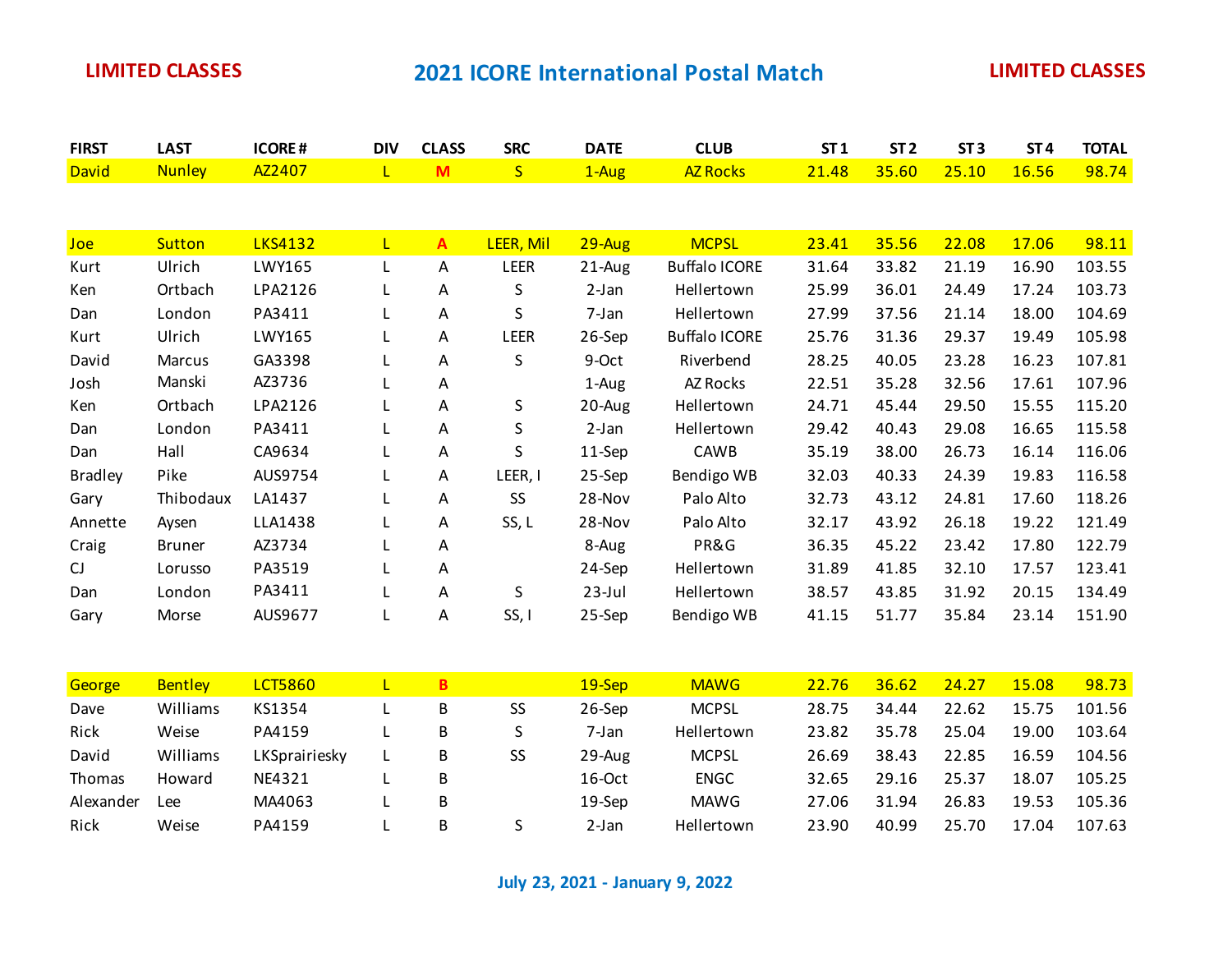| lon<br>Kerry | McKee<br><b>Bailey</b> | AUS2839         |   | B |         |           |                      |       |       |       |       |        |
|--------------|------------------------|-----------------|---|---|---------|-----------|----------------------|-------|-------|-------|-------|--------|
|              |                        |                 |   |   | I, S    | 26-Dec    | <b>MDPC</b>          | 28.73 | 40.86 | 25.18 | 17.89 | 112.66 |
|              |                        | LLA1470         |   | B | SS      | 28-Nov    | Palo Alto            | 33.02 | 38.17 | 25.75 | 16.87 | 113.82 |
| Rick         | Weise                  | PA4159          |   | B | S       | $23$ -Jul | Hellertown           | 30.70 | 39.15 | 26.50 | 19.22 | 115.57 |
| Robert       | Patton                 | IN1944          |   | B | SS      | 10-Oct    | <b>WVRPC</b>         | 30.96 | 45.81 | 21.81 | 18.03 | 116.61 |
| Mike         | Hess                   | PA3937          |   | B |         | 20-Aug    | Hellertown           | 28.40 | 40.69 | 32.41 | 16.53 | 118.03 |
| Mike         | Hess                   | PA3937          |   | B |         | 22-Oct    | Hellertown           | 32.71 | 42.42 | 26.92 | 16.51 | 118.56 |
| lon          | McKee                  | AUS2839         |   | B | S, I    | 20-Nov    | Yarra Pistol Club    | 34.16 | 37.96 | 26.67 | 19.80 | 118.59 |
| Rick         | Weise                  | PA4159          |   | B | S       | 31-Dec    | Hellertown           | 28.04 | 37.59 | 34.76 | 19.67 | 120.06 |
| lon          | Mckee                  | AUS2839         |   | B |         | 7-Nov     | <b>MDPC</b>          | 31.35 | 43.99 | 30.90 | 14.77 | 121.01 |
| Mark         | Mazzotta               | RI3375          |   | B | SS      | 31-Dec    | <b>Mystic RGC</b>    | 30.53 | 52.54 | 27.48 | 10.95 | 121.50 |
| Mike         | Hilton                 | GA4139          |   | B |         | 9-Oct     | Riverbend            | 24.41 | 41.56 | 34.09 | 21.54 | 121.60 |
| Rick         | Weise                  | PA4159          |   | B | S       | 20-Aug    | Hellertown           | 41.93 | 39.10 | 23.24 | 18.58 | 122.85 |
| Rudi         | Fernandez              | AUS3083         |   | B |         | 7-Nov     | <b>MDPC</b>          | 30.34 | 44.84 | 28.71 | 19.73 | 123.62 |
| Rudi         | Fernandez              | AUS3083         |   | B |         | 26-Dec    | <b>MDPC</b>          | 29.69 | 51.21 | 27.48 | 17.40 | 125.78 |
| James        | Meola                  | PA3449          |   | B | SS      | 7-Jan     | Hellertown           | 31.27 | 45.00 | 31.01 | 19.43 | 126.71 |
| Jace         | Samsel                 | KS4078          |   | B | S       | 29-Aug    | <b>MCPSL</b>         | 34.30 | 42.36 | 34.37 | 19.22 | 130.25 |
| Matt         | Werner                 | AZ4203          |   | B |         | 1-Aug     | AZ Rocks             | 24.62 | 45.08 | 36.20 | 26.59 | 132.49 |
| Chuck        | Van Alstyne            | NY1622          |   | B | S       | 6-Sep     | Watervliet PS        | 39.11 | 42.00 | 30.18 | 21.29 | 132.58 |
| Ken          | Wartman                | CAN3038         |   | B | GS, I   | 21-Aug    | Frontenac RPC        | 36.57 | 42.38 | 27.41 | 26.48 | 132.84 |
| <b>Bruce</b> | Balcom                 | AZ2037          |   | B | SS      | 1-Aug     | AZ Rocks             | 38.87 | 48.37 | 26.67 | 19.12 | 133.03 |
| Rick         | Weise                  | PA4159          |   | B | S       | 19-Nov    | Hellertown           | 37.49 | 51.69 | 27.60 | 16.72 | 133.50 |
| Dave         | Lukens                 | AZ3690          |   | B | GS, Mil | 8-Aug     | PR&G                 | 33.08 | 49.48 | 29.23 | 22.11 | 133.90 |
| Steve        | Simpson                | CA2013/NV       | L | B | LE      | 21-Aug    | <b>Buffalo ICORE</b> | 32.37 | 47.36 | 33.29 | 22.94 | 135.96 |
| Larry        | Rhodes                 | NV2472          |   | B | SS, Mil | 26-Sep    | <b>MCPSL</b>         | 35.65 | 54.86 | 28.53 | 17.83 | 136.87 |
| Tom          | Miller                 | PA3347          |   | B | S       | $2-Jan$   | Hellertown           | 39.95 | 46.50 | 30.89 | 20.47 | 137.81 |
| Dan          | Lindahl                | MN4129          |   | B | S       | 3-Oct     | Minnesota ICORE      | 45.42 | 44.22 | 30.97 | 18.15 | 138.76 |
| James        | Meola                  | PA3449          |   | B | SS      | 19-Nov    | Hellertown           | 34.93 | 49.65 | 32.42 | 22.27 | 139.27 |
| Dan          | Donlan                 | NJ3372          |   | B | S       | $2-Jan$   | Hellertown           | 45.51 | 43.65 | 31.96 | 18.65 | 139.77 |
| Mark         | Mandrell               | M03819          |   | B |         | 11-Nov    | Green Valley         | 35.86 | 53.94 | 31.46 | 20.67 | 141.93 |
| Ron          | Oliver                 | <b>LAUS9678</b> | L | B | GS, I   | 25-Sep    | Bendigo WB           | 38.41 | 51.69 | 28.12 | 23.84 | 142.06 |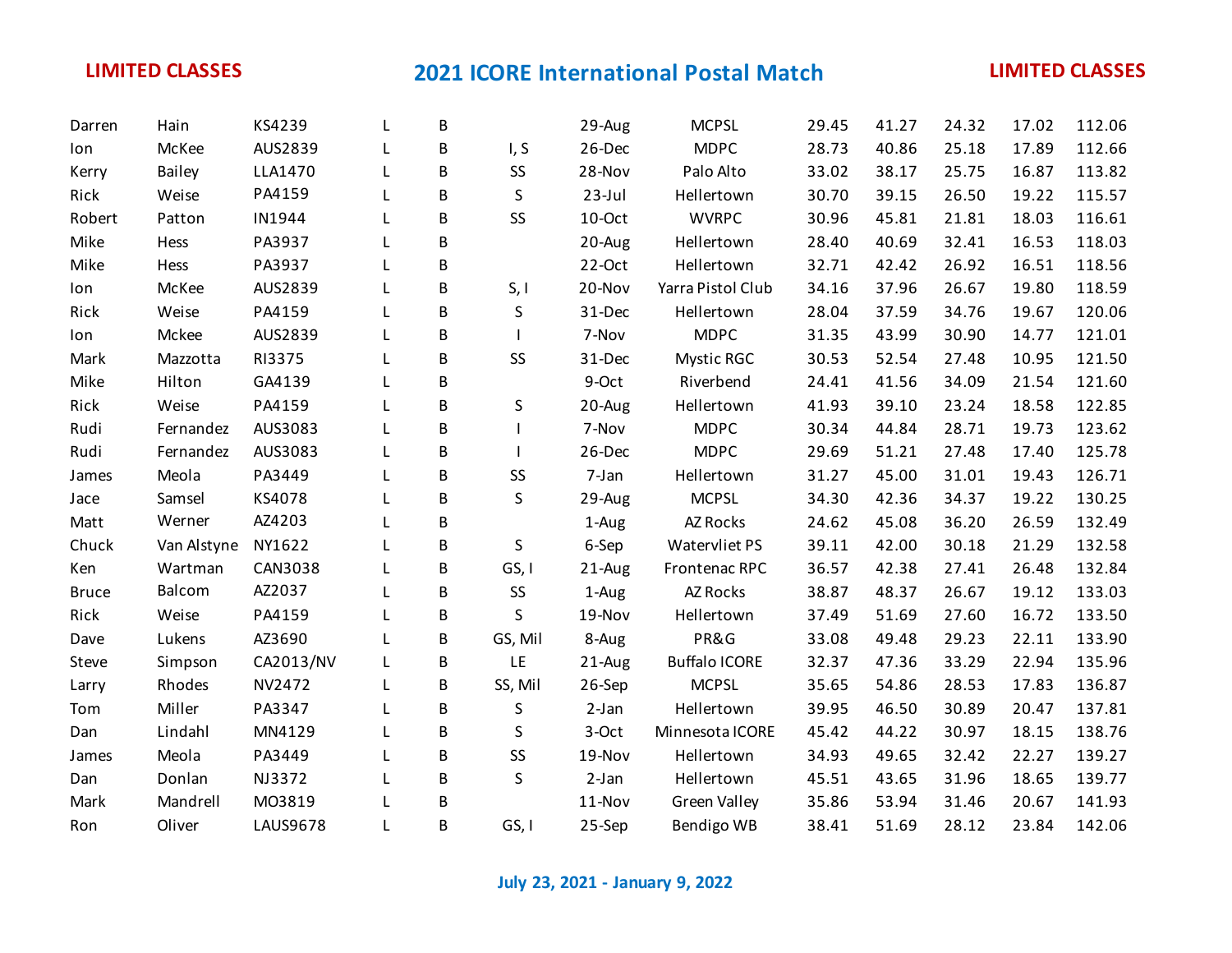| Clark   | <b>Bover</b>     | LNY2377 | В | GS    | 6-Sep     | Watervliet PS        | 42.78 | 45.49 | 32.70 | 21.67 | 142.64 |
|---------|------------------|---------|---|-------|-----------|----------------------|-------|-------|-------|-------|--------|
| Tom     | Miller           | PA3347  | B |       | $20$ -Aug | Hellertown           | 52.70 | 42.58 | 30.09 | 19.92 | 145.29 |
| Larry   | Carl             | CAN3183 | B | SS,   | $22$ -Aug | <b>Frontenac RPC</b> | 29.60 | 42.65 | 55.88 | 18.81 | 146.94 |
| Michael | Heales           | CAN3256 | B | S, I  | $22$ -Aug | <b>Frontenac RPC</b> | 45.17 | 51.82 | 30.00 | 22.35 | 149.34 |
| Joanna  | Lenczewska       | LPA2127 | B |       | $23$ -Jul | Hellertown           | 36.66 | 70.38 | 34.44 | 21.62 | 163.10 |
| David   | Greene           | NY2205  | B |       | $19-$ Sep | MAWG                 | 50.09 | 60.18 | 42.37 | 31.34 | 183.98 |
| Barbara | Thiboduax        | LA1436  | B | SS, L | 28-Nov    | Palo Alto            | 48.62 | 86.47 | 38.75 | 21.28 | 195.12 |
| Tom     | Olewine          | LPA9976 | В | GS    | 24-Sep    | <b>Hellertown</b>    | 77.01 | 76.46 | 37.59 | 24.04 | 215.10 |
| Forrest | <b>Boudreaux</b> | LA1950  | B | GS    | $28-Nov$  | Palo Alto            | 94.33 | 65.92 | 35.20 | 24.12 | 219.57 |

| Timothy | <b>Keneally</b> | <b>LNY0083</b>  | L | $\mathbf{C}$ | LEER, M | $24$ -Oct | <b>WPS</b>         | 23.83 | 44.07 | 39.26 | 18.48 | 125.64 |
|---------|-----------------|-----------------|---|--------------|---------|-----------|--------------------|-------|-------|-------|-------|--------|
| Bent    | Moller          | AUS3789         |   | $\mathsf{C}$ | S, I    | 7-Nov     | <b>MDPC</b>        | 35.61 | 38.21 | 32.57 | 24.61 | 131.00 |
| Sean    | Hughes          | CA3905          |   | С            |         | 11-Sep    | CAWB               | 51.03 | 39.13 | 27.82 | 15.42 | 133.40 |
| Bent    | Moller          | AUS3789         |   | $\mathsf{C}$ | I, S    | 26-Dec    | <b>MDPC</b>        | 28.74 | 46.61 | 37.07 | 21.13 | 133.55 |
| Cameron | Huston          | AUS2820         |   | $\mathsf C$  |         | 20-Nov    | Yarra Pistol Club  | 32.53 | 44.81 | 34.02 | 24.02 | 135.38 |
| Joe     | Mistek          | M03475          |   | $\mathsf C$  |         | 29-Aug    | <b>MCPSL</b>       | 38.83 | 45.93 | 36.15 | 16.49 | 137.40 |
| Rick    | Yost            | AZ2076          |   | C            | SS      | 1-Aug     | AZ Rocks           | 33.99 | 55.66 | 29.06 | 20.21 | 138.92 |
| Chris   | <b>Baucum</b>   | MS2785          |   | $\mathsf C$  |         | $31$ -Jul | <b>RAM</b>         | 46.76 | 43.08 | 32.52 | 20.17 | 142.53 |
| Sean    | Hughes          | CA3905          |   | C            | S       | 9-Oct     | CAWB               | 35.62 | 57.82 | 31.75 | 17.92 | 143.11 |
| Peter   | Finch           | AUS1288         |   | $\mathsf C$  | SS, I   | 10-Oct    | Mackay ICORE       | 43.14 | 52.69 | 33.99 | 25.28 | 155.10 |
| Malcolm | Matthews        | <b>LAUS3659</b> |   | C            |         | 19-Sep    | SSAA Q22           | 39.15 | 59.92 | 34.70 | 23.07 | 156.84 |
| Wayne   | Paradowski      | NY3461          |   | C            | S.      | 6-Sep     | Watervliet PS      | 42.10 | 51.35 | 41.56 | 22.84 | 157.85 |
| Kelly   | Brown           | OK4277          |   | $\mathsf C$  |         | 18-Sep    | <b>OKCGC ICORE</b> | 37.67 | 55.42 | 39.65 | 26.07 | 158.81 |
| Wayne   | Paradowski      | NY3461          |   | $\mathsf C$  | S.      | 24-Oct    | <b>WPS</b>         | 57.06 | 48.11 | 35.67 | 20.92 | 161.76 |
| John    | Wood            | AZ4228          |   | C            | S.      | 1-Aug     | AZ Rocks           | 44.85 | 52.84 | 35.69 | 28.57 | 161.95 |
| Warren  | Mortimer        | AUS3551         |   | $\mathsf C$  | S, I    | 7-Nov     | <b>MDPC</b>        | 49.72 | 47.77 | 40.29 | 26.65 | 164.43 |
| Warren  | Messina         | LCA1599         |   | $\mathsf{C}$ | S, LEER | 13-Nov    | CAWB               | 40.59 | 64.01 | 38.55 | 21.72 | 164.87 |
| Maryann | Melisi          | NY1623          |   | $\mathsf C$  |         | 19-Sep    | <b>MAWG</b>        | 60.90 | 50.87 | 31.45 | 21.66 | 164.88 |
| John    | Catterall       | LAZ3682         |   | C            | S, LEER | 1-Aug     | AZ Rocks           | 40.95 | 63.37 | 38.86 | 23.84 | 167.02 |
| Rich    | Mrozinski       | LCT5000         |   | C            |         | 19-Sep    | <b>MAWG</b>        | 33.82 | 76.12 | 31.18 | 34.95 | 176.07 |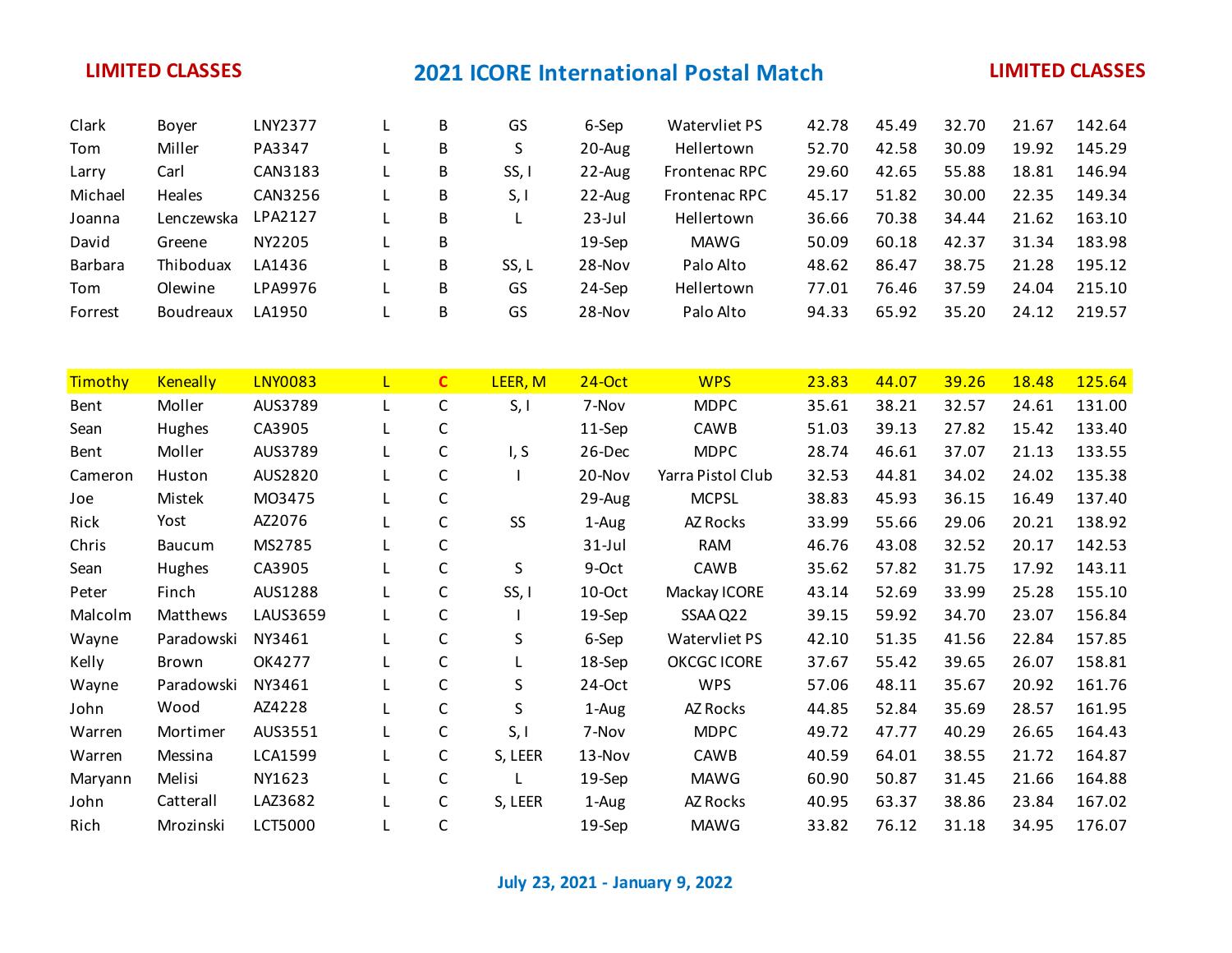| Bent       | Moller     | AUS3789 | L | C            | S, I    | 20-Nov    | Yarra Pistol Club    | 44.16 | 64.64  | 41.66 | 26.24 | 176.70 |
|------------|------------|---------|---|--------------|---------|-----------|----------------------|-------|--------|-------|-------|--------|
| Timothy    | Hausler    | LCT4110 |   | C            | M, S    | 31-Dec    | Mystic RGC           | 46.65 | 62.37  | 40.16 | 27.65 | 176.83 |
| Warren     | Mortimer   | AUS3551 |   | C            | I, S    | 26-Dec    | <b>MDPC</b>          | 54.33 | 49.98  | 32.25 | 40.45 | 177.01 |
| Peter      | Finch      | AUS1288 | L | $\mathsf C$  | I, SS   | 12-Sep    | Mackay ICORE         | 52.64 | 58.78  | 38.58 | 27.30 | 177.30 |
| Kevin      | Arhelger   | MN4103  | L | C            |         | 3-Oct     | Minnesota ICORE      | 41.96 | 76.44  | 39.11 | 21.51 | 179.02 |
| Kelly      | Brown      | OK4277  |   | C            |         | $23-Oct$  | Ada RPC              | 60.60 | 55.44  | 44.51 | 19.76 | 180.31 |
| Warren     | Messina    | LCA1599 |   | C            | S, LEER | 9-Oct     | CAWB                 | 47.42 | 62.46  | 44.52 | 26.52 | 180.92 |
| Tim        | Zeglin     | WI3722  |   | C            | SS      | 3-Oct     | Minnesota ICORE      | 69.95 | 63.47  | 30.52 | 20.32 | 184.26 |
| Sandy      | Thoms      | AZ3735  |   | C            |         | 1-Aug     | AZ Rocks             | 54.09 | 50.66  | 45.17 | 34.70 | 184.62 |
| Dave       | Saxon      | WA3623  |   | C            | S       | $21$ -Aug | <b>Buffalo ICORE</b> | 62.92 | 58.92  | 41.56 | 21.22 | 184.62 |
| Michael    | Williams   | LFL2704 |   | C            | S       | $21$ -Aug | <b>Buffalo ICORE</b> | 46.91 | 79.23  | 39.62 | 23.36 | 189.12 |
| Graham     | Olufson    | AUS1709 |   | C            |         | 19-Sep    | SSAA Q22             | 57.71 | 67.77  | 32.08 | 32.93 | 190.49 |
| Craig      | Salsbury   | WY2836  |   | C            | GS      | $21$ -Aug | <b>Buffalo ICORE</b> | 52.97 | 72.83  | 57.33 | 22.67 | 205.80 |
| <b>Bob</b> | Hurd       | FL2413  |   | $\mathsf C$  | GS      | 9-Oct     | Volusia County GC    | 50.88 | 79.74  | 49.20 | 28.51 | 208.33 |
| William    | Litts      | LNY2740 |   | C            | SS      | 6-Sep     | Watervliet PS        | 74.11 | 60.43  | 55.24 | 25.48 | 215.26 |
| Harry      | Rungaldier | CA9826  |   | $\mathsf{C}$ | GS      | 13-Nov    | CAWB                 | 66.18 | 81.85  | 52.33 | 42.45 | 242.81 |
| Jim        | Gross      | LAZ1812 |   | C            | GS      | 1-Aug     | AZ Rocks             | 77.89 | 77.70  | 61.45 | 32.98 | 250.02 |
| Harry      | Rungaldier | CA9826  |   | $\mathsf C$  | GS      | 9-Oct     | CAWB                 | 68.03 | 87.33  | 86.42 | 36.18 | 277.96 |
| Harry      | Rungaldier | CA9826  |   | $\mathsf C$  | SS      | 11-Sep    | CAWB                 | 80.59 | 117.20 | 69.49 | 45.85 | 313.13 |

| John      | <b>Catterall</b> | LAZ3682       | L  | D |           | 8-Aug      | PR&G                 | 39.64 | 51.79 | 30.22 | 22.96 | 144.61 |
|-----------|------------------|---------------|----|---|-----------|------------|----------------------|-------|-------|-------|-------|--------|
| Christine | Medina           | CAN4015       |    | D | L, S, I   | $31 - Aug$ | Chilliwack           | 40.65 | 49.04 | 33.75 | 23.89 | 147.33 |
| Sean      | McSheehy         | <b>NE2387</b> |    | D |           | $16$ -Oct  | <b>ENGC</b>          | 46.15 | 48.20 | 36.41 | 23.88 | 154.64 |
| Glenn     | Harmon           |               |    | D | S, Mil    | 9-Oct      | Volusia County GC    | 38.94 | 58.01 | 38.68 | 25.97 | 161.60 |
| Timothy   | McSheehy         | NE4335        |    | D | GS        | $16$ -Oct  | <b>ENGC</b>          | 53.65 | 52.57 | 35.17 | 31.41 | 172.76 |
| Yvette    | Lass             | AZ2181        |    | D | GS, L     | 1-Aug      | AZ Rocks             | 51.10 | 59.46 | 52.79 | 24.62 | 187.97 |
| Dan       | Baker            | NY4343        |    | D | SS        | $24-Oct$   | <b>WPS</b>           | 62.09 | 59.40 | 41.25 | 29.93 | 192.67 |
| Daniel    | Wisehart         | WY3235        |    | D | S         | 26-Sep     | <b>Buffalo ICORE</b> | 52.31 | 66.10 | 49.02 | 26.85 | 194.28 |
| Michael   | Averre           | WA4361        | Ц. | D | GS        | $21 - Aug$ | <b>ARPC</b>          | 58.54 | 70.27 | 46.70 | 21.36 | 196.97 |
| Pete      | Franklin         | CAN3599       |    | D | <b>SS</b> | $22$ -Aug  | <b>Frontenac RPC</b> | 51.56 | 65.45 | 56.02 | 24.82 | 197.85 |

**July 23, 2021 - January 9, 2022**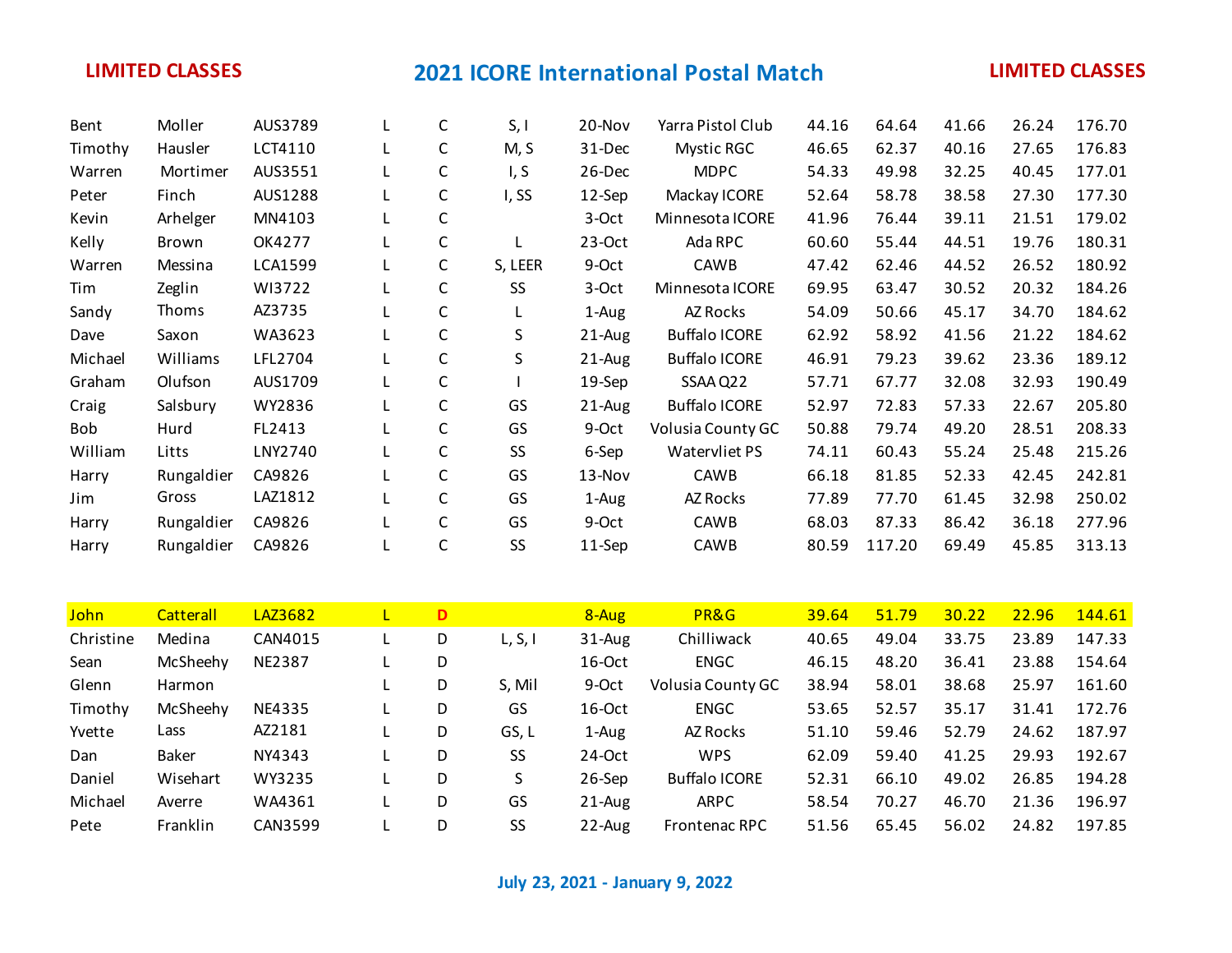| Jerry          | Pierce             | KS4043     | D | GS          | 26-Sep     | <b>MCPSL</b>         | 54.73  | 84.00  | 36.05  | 28.25 | 203.03 |
|----------------|--------------------|------------|---|-------------|------------|----------------------|--------|--------|--------|-------|--------|
| Phillip        | Lawrence           | LOK4193    | D | <b>SS</b>   | 18-Sep     | <b>OKCGC ICORE</b>   | 57.44  | 64.56  | 46.72  | 37.49 | 206.21 |
| Julie          | Olufson            | AUS2747    | D | L, I        | $19-$ Sep  | SSAA Q22             | 60.67  | 70.56  | 24.05  | 28.05 | 206.69 |
| Lucas          | Baumgartner TX4354 |            | D |             | $29-Dec$   | Permian WG           | 79.96  | 57.77  | 39.07  | 36.39 | 210.19 |
| Richard        | Mackay             | AZ4313     | D | GS          | 1-Aug      | AZ Rocks             | 58.36  | 65.36  | 51.45  | 40.45 | 215.62 |
| Tim            | Toal               | LNY729TOAL | D |             | $23-Oct$   | Genesee WG           | 76.35  | 69.44  | 53.34  | 33.92 | 233.05 |
| <b>Francis</b> | Forenzo            | NY3647     | D | GS          | 24-Oct     | <b>WPS</b>           | 90.50  | 68.67  | 46.32  | 29.26 | 234.75 |
| Peter          | Dver               | CT4149     | D | S.          | 31-Dec     | <b>Mystic RGC</b>    | 62.02  | 82.16  | 57.54  | 36.38 | 238.10 |
| Mark           | Carlson            | OR3671     | D | <b>SS</b>   | $21 - Aug$ | <b>ARPC</b>          | 53.63  | 110.66 | 43.75  | 30.64 | 238.68 |
| Shawn          | Fairbrother        | CAN3403    | D | S, I        | 22-Aug     | <b>Frontenac RPC</b> | 90.88  | 77.38  | 48.05  | 25.52 | 241.83 |
| Philip         | Ferguson           | CAN3213    | D | SS, I       | $22$ -Aug  | <b>Frontenac RPC</b> | 63.31  | 112.98 | 46.04  | 26.93 | 249.26 |
| Larry          | Crain              | MO3668     | D | GS, M, Snub | $11-Nov$   | Green Valley         | 101.25 | 107.79 | 101.54 | 47.23 | 357.81 |

| <b>Todd</b>  | <b>Kelsey</b>   | <b>NY4257</b>    | L  | <b>Un</b> |      | $2 - Aug$  | <b>Cortland PC</b>   | 23.80 | 33.87 | 21.21 | 15.09 | 93.96  |
|--------------|-----------------|------------------|----|-----------|------|------------|----------------------|-------|-------|-------|-------|--------|
| Craig        | Seymour         | GA3822           | L. | Un        |      | $24$ -Oct  | Minnesota ICORE      | 28.19 | 32.57 | 20.89 | 14.93 | 96.58  |
| Maurizio     | Pattoia         |                  | L. | Un        |      | 22-Aug     | Romagna Shooting     | 31.79 | 40.93 | 22.65 | 18.54 | 113.91 |
| Dwight       | <b>Brimley</b>  |                  |    | Un        |      | $21-Au$ g  | ARPC                 | 31.43 | 40.04 | 27.15 | 17.36 | 115.98 |
| Mario        | Pelliconi       |                  |    | Un        | I, S | 22-Aug     | Romagna Shooting     | 31.33 | 43.55 | 25.87 | 18.60 | 119.35 |
| Sandro       | <b>Bianconi</b> |                  |    | Un        | I, S | 22-Aug     | Romagna Shooting     | 37.51 | 40.79 | 22.52 | 19.51 | 120.33 |
| Darren       | Van Unen        | AUS3602          | L. | Un        | S, I | 7-Nov      | <b>MDPC</b>          | 44.65 | 46.79 | 24.84 | 20.16 | 136.44 |
| Piero        | Pasini          |                  | L  | Un        |      | 22-Aug     | Romagna Shooting     | 42.10 | 46.74 | 31.00 | 17.51 | 137.35 |
| Bryan        | Quinlan         |                  |    | Un        | SS   | 22-Aug     | <b>Frontenac RPC</b> | 35.00 | 46.39 | 33.35 | 24.19 | 138.93 |
| William      | Jones           | TX4350           |    | Un        |      | 29-Dec     | Permian WG           | 35.40 | 48.83 | 30.31 | 24.46 | 139.00 |
| Michael      | <b>Burgess</b>  |                  |    | Un        |      | $21 - Aug$ | <b>ARPC</b>          | 41.79 | 45.55 | 36.41 | 21.39 | 145.14 |
| Dave         | Figler          | PA4008           | L  | Un        | S    | 19-Nov     | Hellertown           | 38.25 | 50.79 | 28.24 | 28.33 | 145.61 |
| Darren       | Van Unen        | AUS3602          | L  | Un        | I, S | 26-Dec     | <b>MDPC</b>          | 44.64 | 50.67 | 26.54 | 27.37 | 149.22 |
| Stefano      | Paolucci        |                  | L  | Un        |      | 22-Aug     | Romagna Shooting     | 33.04 | 56.65 | 35.27 | 25.77 | 150.73 |
| Jaime        | Rea             |                  |    | Un        |      | $12$ -Sep  | Mackay ICORE         | 42.38 | 47.63 | 41.97 | 22.48 | 154.46 |
| Daniele      | Tarozzi         | <b>LITA 2307</b> | L  | Un        | I, S | 21-Aug     | Romagna Shooting     | 48.11 | 60.03 | 29.39 | 20.84 | 158.37 |
| Richard      | Miller          |                  |    | Un        |      | 18-Sep     | <b>OKCGC ICORE</b>   | 48.21 | 47.13 | 33.89 | 29.42 | 158.65 |
| <b>Brett</b> | Catlett         |                  |    | Un        | S.   | 3-Oct      | Minnesota ICORE      | 59.32 | 52.27 | 26.82 | 21.61 | 160.02 |